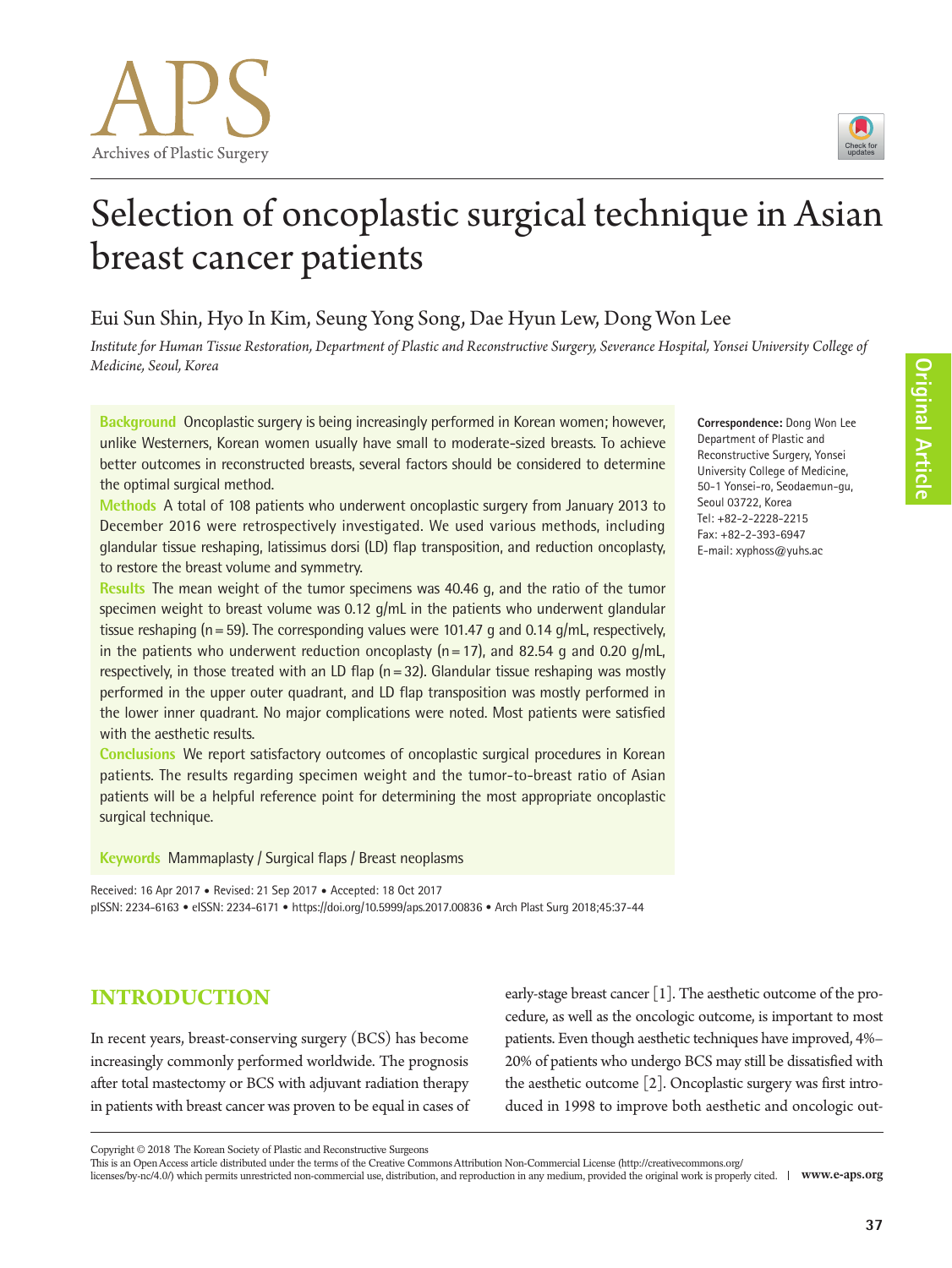comes [3]. The location of the tumor and the tumor-to-breastsize ratio are known to be important factors for selecting the reconstruction method [4].

Several techniques have been developed to minimize breast deformities. The first method is the volume displacement technique, which rearranges the position of the breast parenchyma via glandular tissue reshaping, or the reduction oncoplasty technique [5]. This method is less invasive and does not result in donor site morbidity. However, the glandular tissue reshaping technique is usually applicable only to small defects, and reduction oncoplasty may require a contralateral procedure. Further, the reconstructed breasts are smaller than the preoperative breasts. The second method is the volume replacement technique, which uses autologous tissue to compensate for insufficient volume via methods using local or distant flaps, such as an intercostal artery perforator flap or a latissimus dorsi (LD) myocutaneous flap. This method is usually used for moderate-sized to large defects and can restore the preoperative breast shape. However, it may result in donor site morbidity, and requires a longer operating time.

In Western countries, where most patients have moderatesized to large breasts, the resected tumor specimen weight tends to be greater than is observed in Koreans. In the studies by Losken et al. [6] and Clough et al. [7] of Western patients, the mean tumor specimen weights after partial mastectomy were 236 g and 222 g, respectively. However, in Korea, where patients tend to have moderate-sized to small breasts, the tumor specimen weight is also usually lower than that of Western patients. These race-based differences in breast characteristics necessitate a new paradigm of oncoplastic surgery that is different from the conventional Western-oriented approach. In this study, we retrospectively investigated the methods of reconstruction performed after partial mastectomy according to the weight and location of the tumor in Korean patients. We aimed to present our clinical outcomes of oncoplastic surgery, including objective data, to help determine the most appropriate method for oncoplastic surgery, especially in Asian breast cancer patients.

### **METHODS**

#### Patients

A total of 108 patients who underwent BCS by an oncologic breast surgeon from 2013 to 2016 also underwent immediate oncoplastic breast surgery. We conducted preoperative counseling sessions with the patients who decided to undergo partial mastectomy by a general surgeon. We explained to the patients that at the end of partial mastectomy, we would decide whether to perform a partial reconstruction based on the judgement of the plastic surgeon and oncologic surgeon, considering the defect size, specimen weight, amount of frozen sections examined, tumor location, preoperative breast size, breast shape, and expected degree of breast deformity.

#### Reconstruction options

The major reconstruction options offered before surgery were volume displacement techniques (i.e., glandular tissue reshaping and reduction mammoplasty) and volume replacement techniques (i.e., LD flap transposition). In this study, those who underwent glandular tissue reshaping were classified into group 1, those who underwent LD flap transposition into group 2, and those who underwent reduction oncoplasty into group 3.

During the oncologic operation, an intraoperative frozen section analysis to establish the cancer margin and sentinel lymph node assessment were performed. If the partial mastectomy was judged sufficient to treat the breast cancer without performing total mastectomy based on the frozen section analysis results, the oncologic procedure was completed via partial mastectomy. At the end of the partial mastectomy, the plastic surgeon was requested to decide whether oncoplastic surgery was required. In general, the decision to perform oncoplastic surgery was made by the plastic surgeon after confirming the appearance of the breast after oncologic surgery. If necessary, the plastic surgeon decided whether to perform glandular tissue reshaping or LD flap transposition according to the characteristics of the defect.

Reduction oncoplasty was performed in patients with large, ptotic breasts before surgery who expressed a desire for bilateral breast reduction. Reduction mammoplasty was automatically performed on the contralateral side after partial mastectomy.

#### Surgical techniques

Glandular tissue reshaping involves covering the parenchymal defect by undermining the surrounding glandular tissues and suturing adjacent glandular tissues or by transposing surrounding glandular tissues to the defect. After partial mastectomy, the adjacent parenchymal tissue was separated from the chest wall fascia and skin by the plastic surgeon. Thereafter, glandular tissue advancement was attempted, and if possible, the operation was completed. However, if not, further glandular tissues were separated from the chest wall fascia and overlying skin, considering the result of the flap rotation. It was important for the flap to be elevated to avoid affecting the blood supply of the glandular flap. The elevated flap was rotated or transposed from one or both sides of the defect. After suturing the glandular tissues, we carefully checked for skin dimpling or any remaining breast deformity.

Reduction oncoplasty was performed using a Wise-pattern or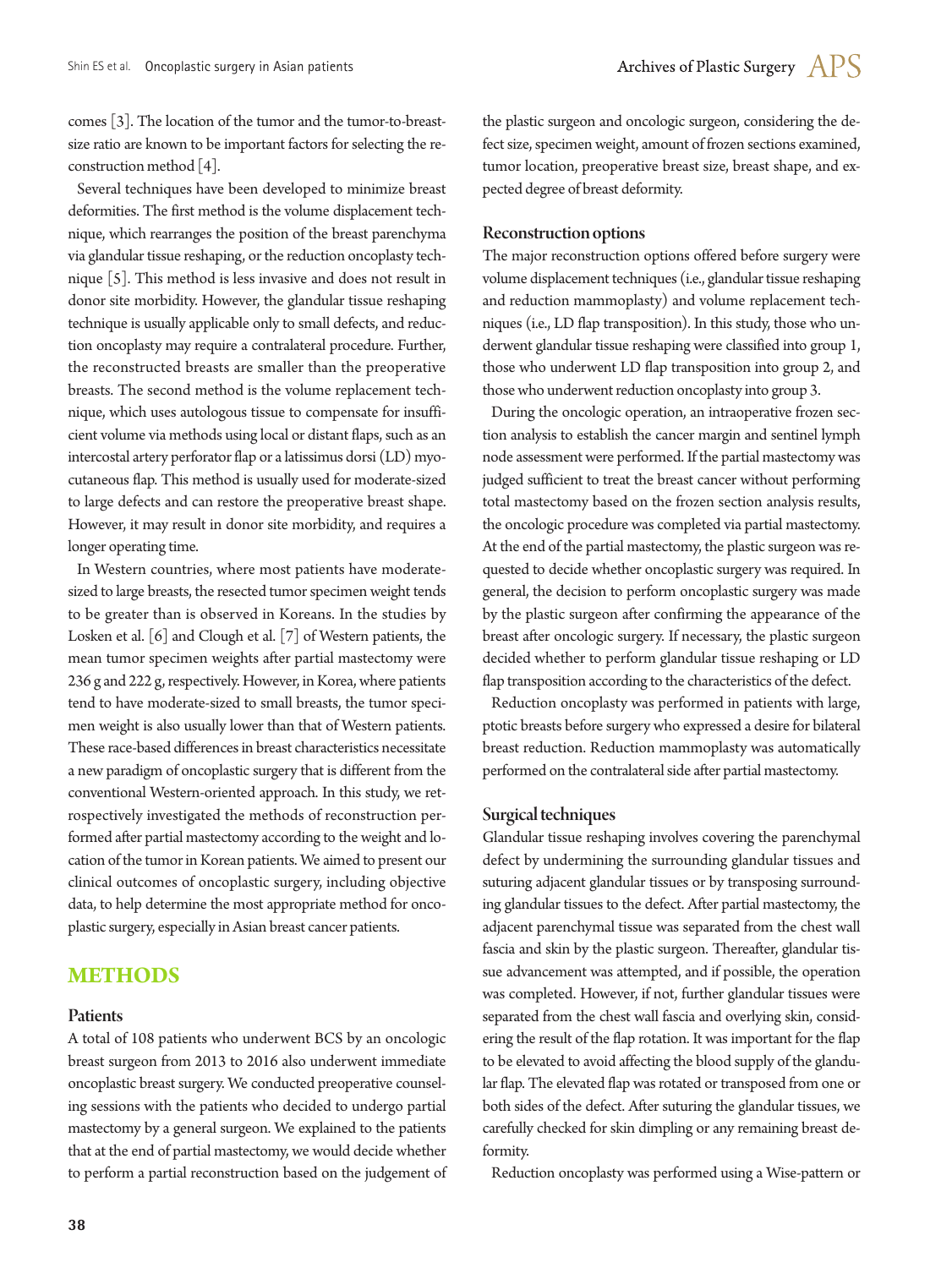a vertical-pattern incision depending on the tumor location. Generally, the pedicle opposite to the tumor was selected. Defects of the upper pole area were reconstructed using the inferior pedicle technique and Wise-pattern skin incisions. Defects of the lower pole area were mainly reconstructed using the vertical superomedial mastopexy technique. From the incision, tumor removal was possible from any quadrant by the oncologic surgeon. The new nipple-areolar complex location and the amount of skin to be excised were planned before surgery, using a preoperative design that considered the breast volume, ptosis degree, height, and weight. Through this method, the nipple-areolar complex and dermoglandular flap could be safely supplied with blood through a virtual pedicle (superior, medial, or inferior), and a significant amount of breast tissue and excessive skin could also be removed. Consequently, the breast shape was aesthetically improved. The ipsilateral breast was generally made 10% larger to allow for radiation fibrosis. The contralateral breast was also reduced using the same technique.

The LD flap was used as a volume replacement technique. After partial mastectomy, the thoracodorsal pedicles were identified, and the thoracodorsal nerve was ligated. The LD muscle origin and part of the lateral LD muscle were also divided. Thereafter, laparotomy sponge packing was performed on the defect to determine the required volume; the volume was then compared with that of the contralateral breast. The patient was then moved to the lateral decubitus position. The design of the LD muscle and skin paddle was drawn before creating an incision on the back. If a large-volume LD flap was required, the design was made to contain a sufficient skin paddle. After creating the incision, dissection between the skin and LD muscle was performed. Dissection was performed beneath the Scarpa fascia in large defects, and the deep fat tissues underneath the Scarpa fascia were attached to the LD muscle. If the defect size was relatively small, dissection was performed along the muscular fascia of the LD. The LD muscle was dissected in the superior direction with the thoracodorsal pedicle located underneath. After complete dissection, the LD flap supplied by the thoracodorsal pedicles was shifted to the breast defect. Meticulous bleeding control and saline irrigation were performed. Two negativedrainage tubes were inserted, and multiple quilting sutures were used at the LD donor site. Fibrin sealants (Tissel, Baxter International Inc., Utica, NY, USA) were sprayed within the cavity and manual pressure was applied to the donor site for 3 minutes to eliminate the dead space. The back incision was repaired layer by layer. After changing the patient's bed to be in the sitting position, flap insetting was performed and 2 negative-drainage tubes were inserted in the reconstructed breast. The remnant skin paddle attached to the LD flap was de-epithelized and buried in the defect to fill the volume of the flap.

#### Assessment

The medical charts of the patients were reviewed retrospectively. Their demographic data, including age, sex, histologic cancer type, TNM stage, tumor location, chemotherapy history, and radiotherapy history, were also investigated. The preoperative breast volume of all patients was recorded using a 3-dimensinoal camera (XS-400; Axis Three, AX3 Technologies LLC., Miami, FL, USA).

Surgical data, including specimen weight and oncologic surgery method, were also recorded. The weight of the tumor specimen was measured in the operating room immediately after the surgeon removed the tumor. Data about contralateral procedures and complications during follow-up were also recorded. The tumor-to-breast ratio was calculated by dividing the weight (g) of the tumor specimen measured in the operating room by the volume (mL) of the breast measured by a 3-dimensional camera. The patients had postoperative regular follow-ups at 3 months, 6 months, 1 year, 2 years, and 3 years. They were asked about their satisfaction with the postoperative cosmetic outcomes during the outpatient clinic visit. On average, a postoperative aesthetic satisfaction survey was administered 12 months after surgery, usually at 8 to 9 months after the end of radiotherapy. The scores ranged from 0 to 10, with 0–2 indicating poor satisfaction, 2–4 not good, 4–6 fair, 6–8 good, and 8–10 excellent.

#### **RESULTS**

From 2013 to 2016, a total of 625 patients underwent partial mastectomy after consultation with a plastic surgeon, and 108 patients underwent oncoplastic surgery. The proportions of patients who underwent oncoplastic surgery are shown in Table 1. For 517 of the 625 patients (82.72%) who underwent preoperative interviews with the plastic surgeon, surgery was terminated by the general surgeon. Of the remaining 108 patients, 59 (54.63%) underwent glandular tissue reshaping (Fig. 1), 17

**Table 1. Percentages of patients who underwent various types of oncoplastic surgery** 

| Types of surgery                           | No. (90)     |
|--------------------------------------------|--------------|
| Oncoplastic surgery                        | 108 (100)    |
| Glandular tissue reshaping                 | 59 (54.63)   |
| Reduction oncoplasty                       | 17 (15.74)   |
| LD flap transposition (endoscopic-assisted | 32 (29.63)   |
| LD flap transposition)                     | (14 [12.96]) |
| LD, latissimus dorsi.                      |              |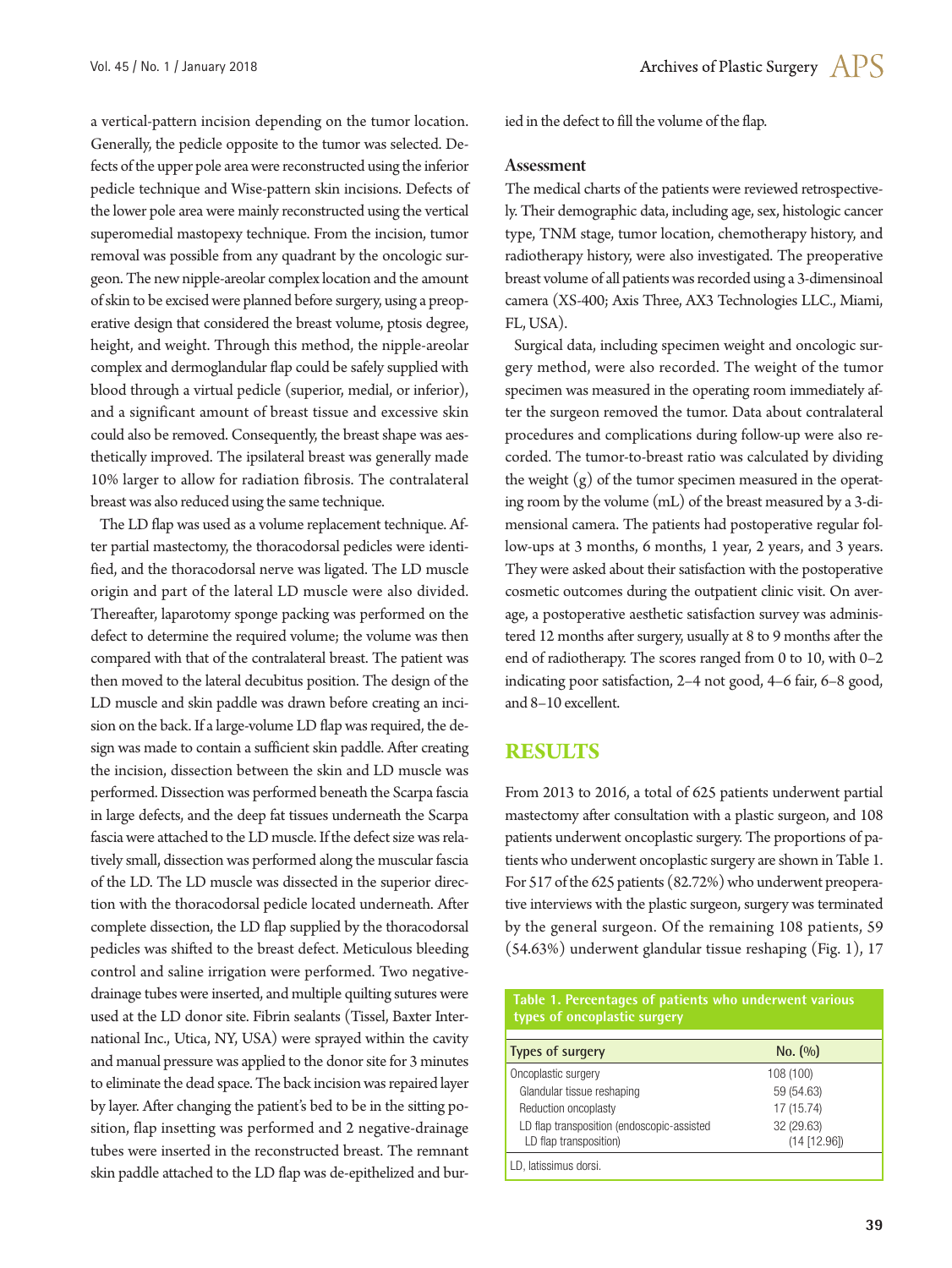#### **Fig. 1. Glandular tissue reshaping**

Glandular tissue reshaping in a 47-year-old woman with ductal carcinoma *in situ* in the right upper outer quadrant. The specimen weight was 32 g. A total of 60.4 Gy of radiation was delivered to the right breast in the postoperative period. (A) Preoperative image. (B) Two-year postoperative image.



#### **Fig. 2. Reduction oncoplasty**

Reduction oncoplasty in a 49-year-old woman with invasive ductal carcinoma in the left upper outer quadrant. Tumor localization was performed preoperatively in the left breast. The specimen weight was 48 g. Reduction mammoplasty with an inferior pedicle technique was performed. A total of 60 Gy of radiation was delivered to the left breast in the postoperative period. (A) Preoperative image. (B) Preoperative design. (C) One-year postoperative image.



#### **Fig. 3. Latissimus dorsi muscle flap transposition**

Latissimus dorsi muscle flap transposition in a 42-year-old woman with invasive ductal carcinoma in the right lower outer quadrant. The specimen weight was 75 g. A total of 50.05 Gy of radiation was delivered to the right breast in the postoperative period. (A) Preoperative image. (B) Fifteen-month postoperative image.

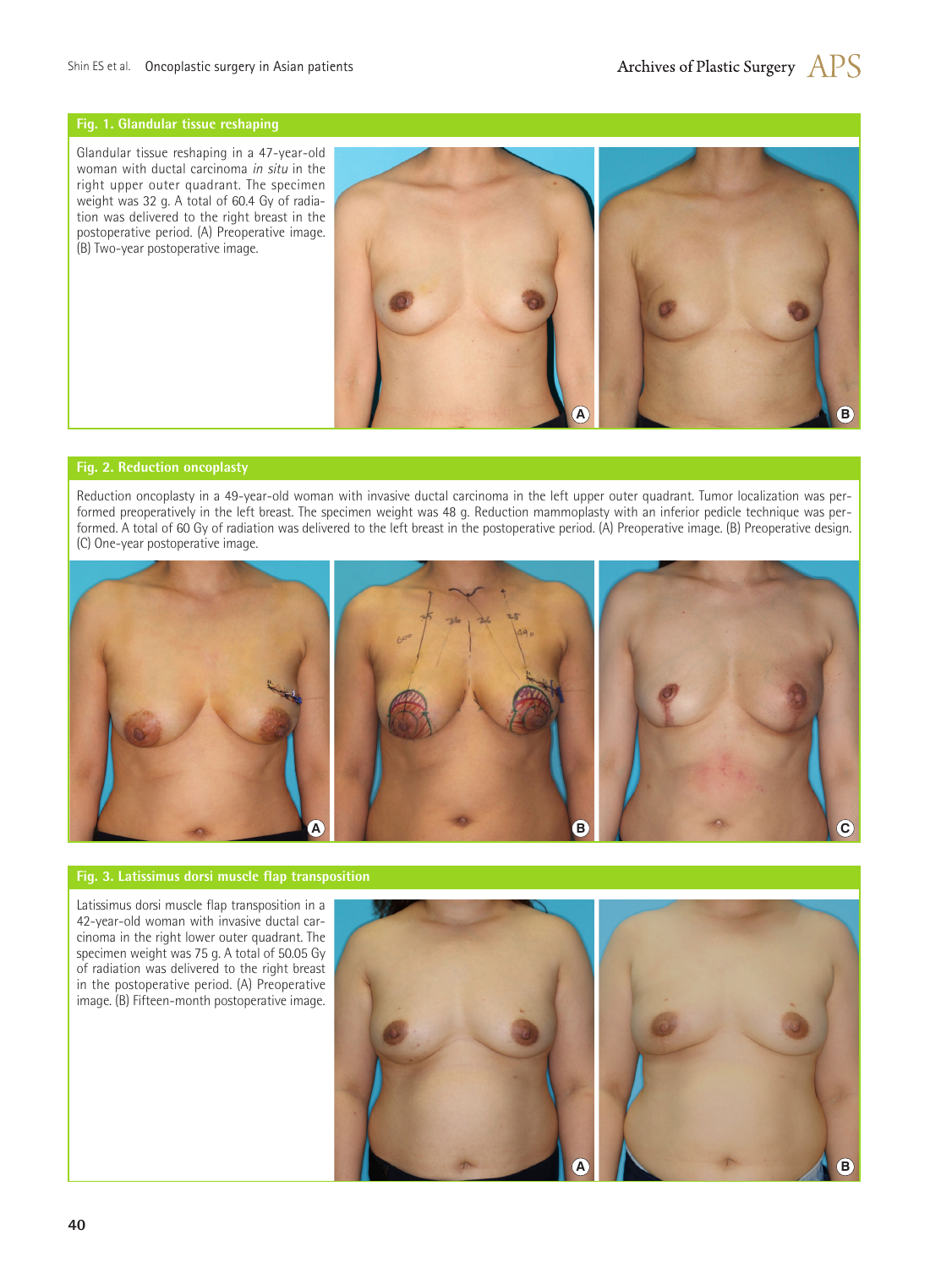(15.74%) underwent reduction oncoplasty (Fig. 2), and 32 (29.63%) underwent LD flap transposition (Fig. 3). Among the 32 patients who underwent LD flap transposition, 14 (12.96%) underwent endoscopic-assisted LD flap transposition because they needed less flap volume.

The data from the 108 patients who underwent oncoplastic surgery after BCS, including tumor location and specimen weight, were collected. The demographic data of the patients are shown in Table 2. Their age ranged from 28 to 74 years (mean, 47 years). The mean follow-up period was 14.5 months.

**Table 2. Characteristics of breast cancer in the patients included in this study**

| Characteristic                                       | Value $(%$     |
|------------------------------------------------------|----------------|
| Location                                             |                |
| Left                                                 | 61(56.4)       |
| Right                                                | 47 (43.6)      |
| Pathology                                            |                |
| Invasive ductal carcinoma                            | 65 (60.2)      |
| Ductal carcinoma in situ                             | 22(20.4)       |
| Invasive lobular carcinoma                           | 6(5.5)         |
| Lobular carcinoma in situ                            | 4(3.7)         |
| Phyllodes tumor                                      | 2(1.9)         |
| Mucinous carcinoma                                   | 6(5.5)         |
| Tubular carcinoma                                    | 2(1.9)         |
| Invasive micropapillary carcinoma                    | 1(0.9)         |
| Tumor node metastasis stage (except phyllodes tumor) |                |
| $\Omega$                                             | 26 (24.5)      |
| IA                                                   | 48 (45.3)      |
| IB                                                   | 1(0.9)         |
| <b>IIA</b>                                           | 23 (21.7)      |
| $\mathbb{I}$ B                                       | 5(4.7)         |
| <b>IIIA</b>                                          | 3(2.8)         |
| IIIB                                                 | 0              |
| IV                                                   | $\overline{0}$ |
| Radiotherapy                                         |                |
| Preoperative                                         | 1(0.9)         |
| Postoperative                                        | 100 (92.6)     |
| <b>None</b>                                          | 7(6.5)         |
| Chemotherapy                                         |                |
| Neoadjuvant                                          | 6(5.5)         |
| Adjuvant                                             | 41 (38.0)      |
| None                                                 | 61(56.5)       |

The cancer stage of the patients ranged from 0 to IIB according to the TNM staging system of the American Joint Committee on Cancer. The most frequent histologic cancer type was invasive ductal carcinoma (65 cases, 60.2%). Postoperative radiotherapy was performed in 100 patients (92.6%). Neoadjuvant chemotherapy was administered to 6 patients (5.5%), 41 patients (38%) received adjuvant chemotherapy, and 61 patients (56.5%) did not receive chemotherapy.

The preoperative breast volume was recorded using a 3-dimensional camera (Table 3). The mean preoperative breast volume of the 108 patients was 413 mL, when only the side with cancer was calculated. The mean preoperative breast volume was 332 mL in group 1, 705 mL in group 2, and 401 mL in group 3.

Tumor locations and specimen weights are shown in Table 4. The mean weight of the entire tumor specimen was 62.31 g (range, 4–410 g). The mean tumor specimen weight was 40.46 g in group 1, 101.47 g in group 2, and 82.54 g in group 3 (Table 4). The distribution of tumor locations is also shown in Table 4. When we divided the breasts into quadrants, most of the tumors (49.1%) were located in the upper outer quadrant (quadrant 1) in group 1. In group 3, most tumors (31.3%) were located in the lower inner quadrant (quadrant 4). In group 2, most tumors (58.8%) were located in the upper outer quadrant (quadrant 1). The tumor-to-breast ratio is shown in Table 4. As described above, the ratio  $(g/mL)$  was calculated by dividing the specimen weight  $(g)$  by the breast volume (mL). The ratios were 0.12 in group 1, 0.14 in group 2, and 0.20 in group 3.

When we investigated the complications, 2 cases of minor

| Table 3. Preoperative volume of the breasts    |                          |  |  |  |  |  |  |
|------------------------------------------------|--------------------------|--|--|--|--|--|--|
| Group                                          | Preoperative volume (mL) |  |  |  |  |  |  |
| Glandular tissue reshaping (group 1): 59 cases | 332                      |  |  |  |  |  |  |
| Reduction oncoplasty (group 2): 17 cases       | 705                      |  |  |  |  |  |  |
| LD flap transposition (group 3): 32 cases      | 401                      |  |  |  |  |  |  |
| Total: 108 cases                               | 413                      |  |  |  |  |  |  |
| LD. latissimus dorsi.                          |                          |  |  |  |  |  |  |

#### **Table 4. Specimen weights and tumor location according to the surgical technique**

| Surgical technique                   | No. | Location of the tumor |          |                                        |              | <b>Specimen</b> | <b>Tumor to breast</b> |                |
|--------------------------------------|-----|-----------------------|----------|----------------------------------------|--------------|-----------------|------------------------|----------------|
|                                      |     |                       |          | $UOO (no.1)$ $UIO (no.2)$ $LOQ (no.3)$ | $LIQ$ (no.4) | <b>Nipple</b>   | weight $(q)$           | ratio $(q/mL)$ |
| Glandular tissue reshaping (group 1) | 59  | 29 (49.1)             | 20(33.9) | 4(6.8)                                 | 6(10.2)      |                 | 40.06                  | 0.12           |
| Reduction oncoplasty (group 2)       | 17  | 10 (58.8)             | 4(23.5)  | 2(11.8)                                | 1(5.9)       | $\theta$        | 101.47                 | 0.14           |
| LD flap transposition (group 3)      | 32  | 9(28.13)              | 5(15.6)  | 7(21.9)                                | 10(31.3)     | (3.1)           | 82.54                  | 0.20           |
| Total                                | 108 | 48 (44.4)             | 29(26.9) | 13 (12.0)                              | 17 (15.7)    | (0.9)           | 62.31                  | $\sim$         |

Values are presented as number (%).

UOQ, upper outer quadrant; UIQ, upper inner quadrant; LOQ, lower outer quadrant; LIQ, lower inner quadrant; LD, latissimus dorsi.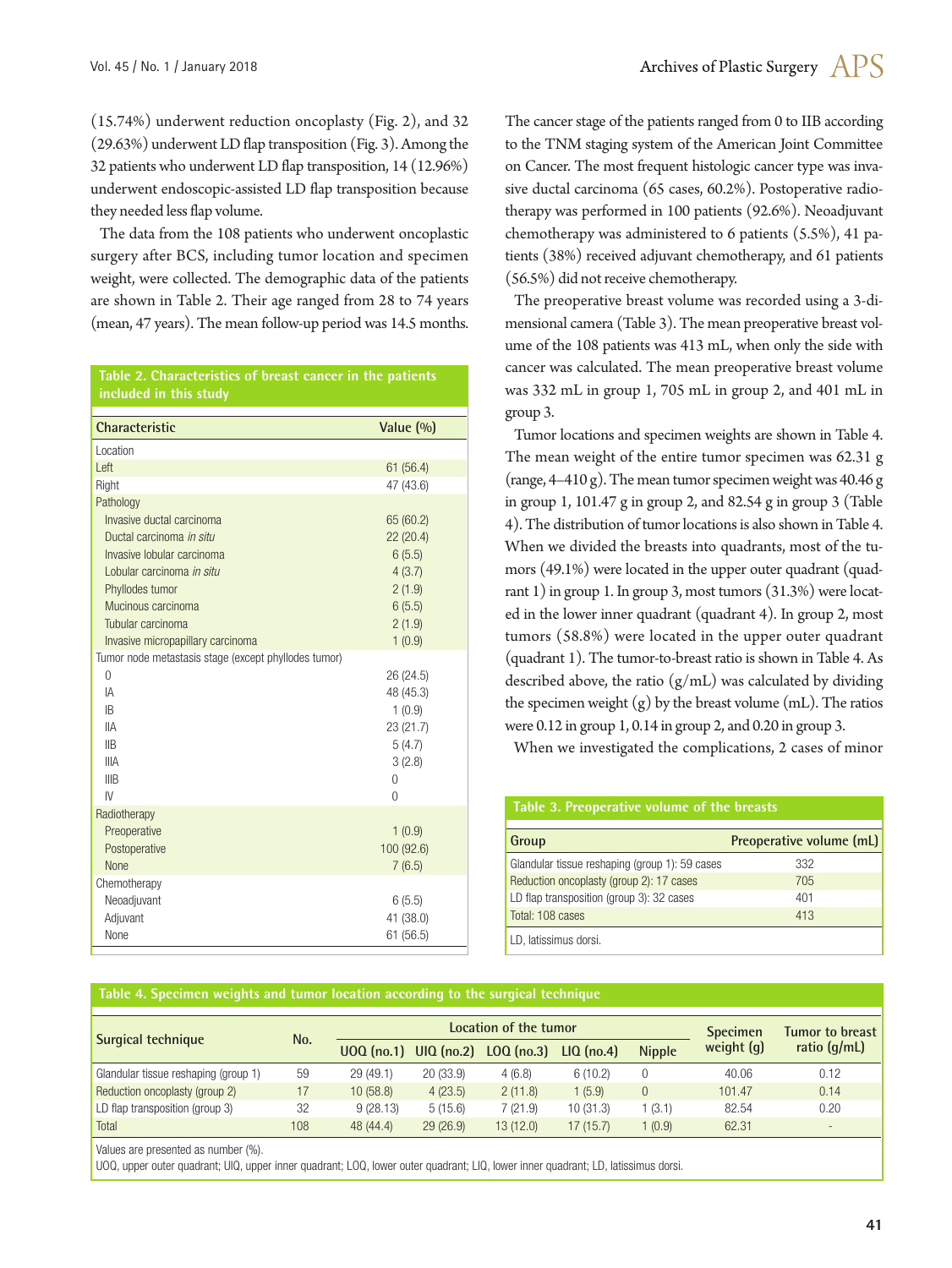wound breakdown (11.7%) were noted in group 2, which were treated conservatively. Six cases of seroma at the donor site (18.7%) were noted in group 3, and were cured by repetitive needle aspirations during outpatient follow-up visits. All seromas resolved within 6 weeks after surgery. Complications such as flap necrosis and wound infection did not occur. During the follow-up period, contralateral procedures or revisional procedures were not performed in any cases. The mean postoperative degree of aesthetic satisfaction was 8.3 in group 1, 8.7 in group 2, and 8.1 in group 3. This indicates that most patients were satisfied with their results.

## **DISCUSSION**

Previous studies have shown that there is no difference in the outcomes between BCS with radiation and mastectomy alone in early-stage breast cancer  $[1,8]$ . Some studies have even reported that BCS with radiation appeared to yield an equivalent outcome or a better survival rate than total mastectomy alone [9,10]. However, according to a previous study, the aesthetic results were unsatisfactory in 30% of patients who underwent BCS that removed > 20% of the original breast volume [11]. This indicates that patients who underwent the discouraging experience of breast cancer surgery often underwent another discouraging event: having an unwanted postoperative breast shape. To relieve this psychiatric burden, oncoplastic surgery is being increasingly performed in accordance with the increasing number of BCS procedures. Oncoplastic surgery, as well as BCS, is another important treatment method for patients with breast cancer.

Conceptually, oncoplastic surgery involves volume displacement and replacement techniques. Considering the characteristics of Asians, who usually have small to moderate-sized breasts unlike Westerners, Yang et al. [12] put forth an algorithm that recommends volume displacement techniques for excised volumes < 50 g; thoracoepigastric, intercostal artery perforator, lateral thoracodorsal, and thoracodorsal artery perforator flaps for excised volumes of 50–150 g according to the tumor location; and LD flaps for excised volumes > 150 g. Similarly, glandular tissue reshaping, LD flap transposition, and reduction oncoplasty were performed as oncoplastic procedures are our institution based on patients' characteristics.

Glandular tissue reshaping was performed with an average tumor specimen weight of 40 g, mostly in the upper outer quadrant. When the tumor is located in the upper breast, especially in the upper outer quadrant, and the defect is not large (tumor weight < 60 g), glandular tissue reshaping can be performed successfully because the surrounding breast tissues are lax and

sufficient for glandular tissue reshaping. Likewise, local fasciocutaneous flaps can be used to cover small lateral defects ( < 10% of the breast size), according to Clough et al. [13]. In a previous study, a local fasciocutaneous flap was required because the lesion was removed, including the skin; however, glandular flap reshaping was sufficient in our study because the skin was usually not removed.

In cases of small lower pole defects, we were also able to treat the defect well, without deformation, by glandular tissue reshaping. The glandular tissue reshaping method is easy to perform in upper pole defects, but with a detailed surgical plan and if an appropriate defect is selected, it can also be used to treat small lower pole defects. During the follow-up period, 2 cases of nippleareolar complex deformity and 3 cases of mild breast skin depression were observed after radiotherapy. After consultation with the patients, we decided to perform conservative treatment and regular follow-up. Except for these cases, nearly symmetric shapes of the breast were maintained.

Reduction oncoplasty can be an effective surgical procedure for patients who have large, ptotic breasts before surgery and have considered breast reduction. In addition, since the plastic surgeon resects an additional tissue margin, this method has advantages over other surgical methods in terms of oncologic outcomes. From an aesthetic viewpoint, patient satisfaction is high because these patients also achieve a more beautiful and symmetrical breast than they had before surgery; further, chronic shoulder and neck pain owing to large breasts can be relieved after reduction oncoplasty.

In LD flap surgery, the thoracodorsal artery is used as a pedicle, and the required amount of LD muscle is elevated and transposed to the defect site. If a significant amount of the breast skin is removed, the skin paddle of the LD flap can fill the breast defect. The disadvantage of this technique is the presence of a transverse scar on the back and an elevated risk of seroma at the donor site; however, this technique is useful when the volume deficit is relatively large and the breast shape might not be effectively recovered using volume displacement techniques, especially in small to moderate-sized breasts. In this study, the mean specimen weight in cases of LD flap transposition was 82.54 g, and the most frequent tumor location was the lower inner quadrant. The LD flap is a common flap option for lateral, central, and even medial defects [14]. This flap can contain not only the LD muscle, but also subcutaneous tissue and skin; thus, it can cover large-sized defects well. A denervated and radiated LD muscle will undergo postoperative atrophy [15]. We tried to provide the required volume mainly by regulating the amount of deepithelized dermal tissues in the LD flap, as such tissue undergoes less atrophy than the LD muscle. According to Co-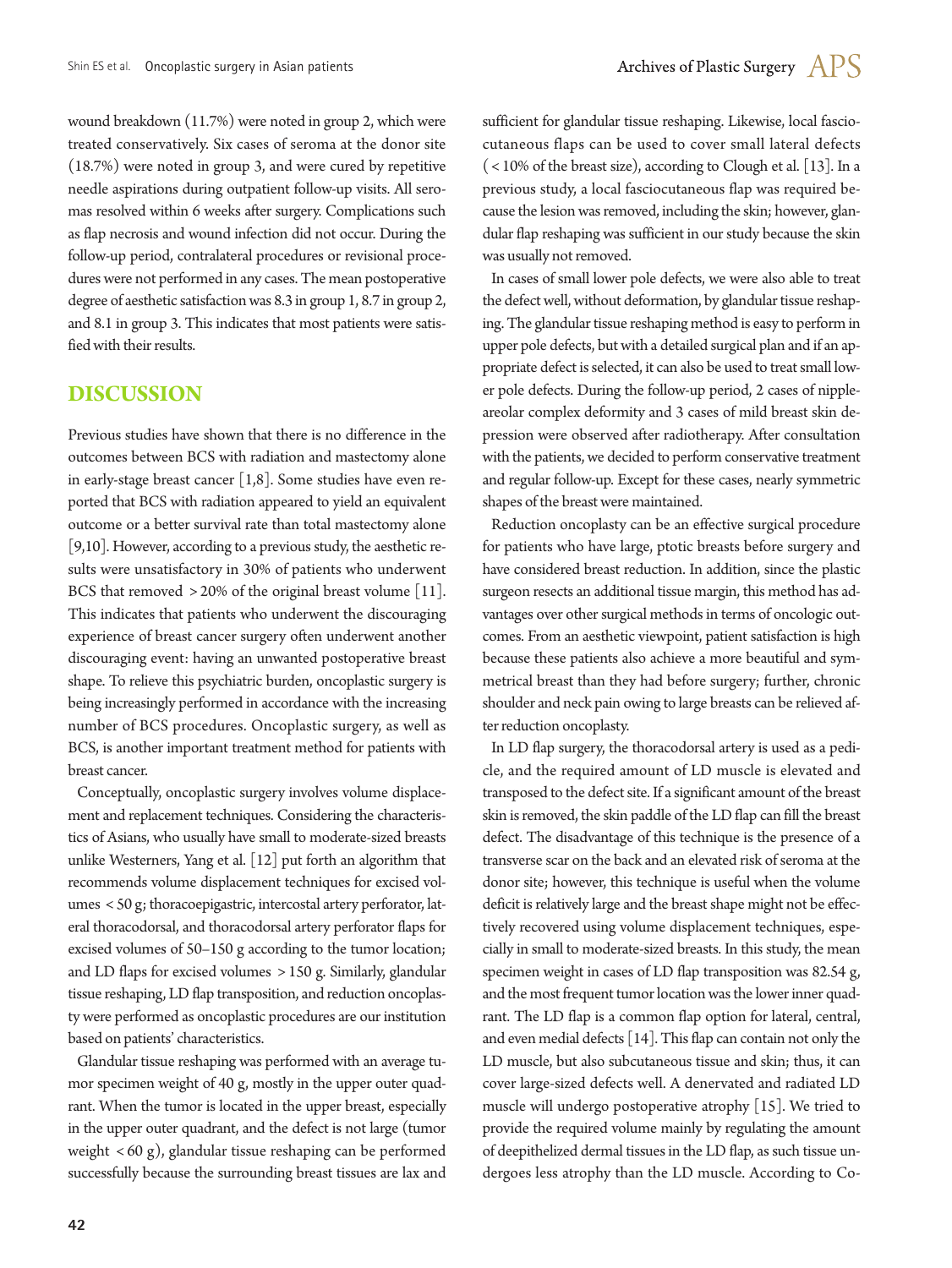chrane et al. [16], patient satisfaction with cosmetic outcomes is relatively low when the breast cancer is located in the medial area of the breast. In the lower inner quadrant, where deformation is likely to occur when the volume is inadequate, the LD flap method was a suitable option to reconstruct the breast similarly to the preoperative breast.

Recently, endoscopic-assisted LD flap transposition has been introduced and used; this technique leaves less scarring on the back than conventional LD flap transposition [17]. Considering the tumor location, especially in the upper and lower outer quadrants, endoscopic-assisted LD flap transposition is beneficial for patients who want less scarring [18]. In this study, endoscopic-assisted LD flap transposition was mainly performed for tumors in the upper outer quadrant; 7 of the 14 endoscopic-assisted LD flap transposition cases had a tumor located in the upper outer quadrant. Due to the limited accessibility and difficulty of harvesting, the harvested LD volume is usually slightly less than that of conventional LD flap procedures. A mean specimen weight of 74.82 g was obtained when surgery was performed with an endoscopic-assisted LD flap in this study.

The incidence of seroma (18.7%) was low in comparison to the complication rates of other studies. In other studies, seroma incidence has been reported to be 6% to 80% in cases of autologous LD flap reconstruction and LD-implant reconstruction [19]. As described in a previous study [20], a dramatic decrease in the seroma rate was confirmed when fibrin sealant and quilting sutures were used simultaneously. According to Pogson et al. [21], delaying formal shoulder physiotherapy exercises may reduce the total drainage volume. We used fibrin sealants, quilting sutures, and shoulder immobilization during the postoperative hospitalization period to minimize the seroma rate.

Conventionally, the tumor-to-breast-size ratio is believed to be a key factor that determines the decision to perform oncoplastic surgery after BCS. According to previous studies, poorer cosmetic scores were noted in patients who had parenchymal resections of  $> 70-100$  cm<sup>3</sup> or when the ratio of specimen weight to breast volume exceeded 10% [20,22,23]. In our study, the tumor-to-breast-size ratio in group 1 was 12%, while it was 20.4% in group 3. Altogether, patients who showed ratios > 10% would need to undergo oncoplastic surgery using a volume displacement technique, while those who showed ratios > 20% would need to undergo oncoplastic surgery using a volume replacement technique.

Compared with the results of previous studies of oncoplastic surgery in Koreans, we found that the mean specimen weights of each group of patients of this study were much smaller than those reported in previous studies [12,24]. In another study, the mean specimen weight of LD flaps was 182.6 g, and LD flaps were recommended for cases with a specimen weight > 150 g [12]. However, our study showed that the average specimen weight of LD flap patients was 82.54 g. In previous studies, LD flap surgery was mainly used for only large defects, while moderate defects were covered by lateral thoracodorsal flaps, intercostal artery perforator flaps, thoracoepigastric flaps, and thoracodorsal artery perforator flaps.

Since the volume of the LD flap was determined by controlling the amount of dermal tissue, the flap volume was precisely adjusted in this study according to the degree of severity. Therefore, we were able to effectively reconstruct moderate-sized defects, as well as large defects.

In conclusion, the glandular tissue reshaping method was suitable for small defects with a mean specimen weight of 40.06 g and a ratio of tumor weight to breast volume of 12%. It was easy to perform the operation when the defect was located at the upper pole. LD flap surgery was performed with an average specimen weight of 82.54 g and a ratio of tumor weight to breast volume of 20%. For defects in the lower inner quadrant, reconstruction using an LD flap may be more necessary, and LD flaps can be effectively used for reconstructing defects at all sites of the breast.

For plastic surgeons who reconstruct breasts, considering the specimen weight and tumor location is very important for reconstructing breasts naturally and symmetrically. We expect that this study will be helpful for determining the optimal method of oncoplastic surgery.

There were a few limitations of this study. First, we did not consider the frozen section specimen weight. Sometimes, frozen section analysis is performed 2 or even 3 times when the resection margin is proven positive for cancer. However, we could not calculate the frozen section specimen weight, so we only considered the permanent tumor specimen weight. If the frozen section margin weight had been taken into account, the average specimen weight would have also increased. Second, the study had a relatively small sample size. More than 100 patients were included in this study; however, after sorting the data according to the tumor location and surgical method, each group had a relatively small sample size. Because of the small sample size of each group, we had difficulty in performing statistical analyses. If larger sample sizes had been included in this study, more obvious differences could have been noted and a more reliable statistical analysis could have been performed. Third, the mean follow-up period was short and the aesthetic satisfaction survey was administered not long after the completion of radiation therapy. The surveys were mainly completed when patients visited our outpatient clinic 12 months postoperatively. Changes in breast shape and volume may occur more than 1 year after radia-